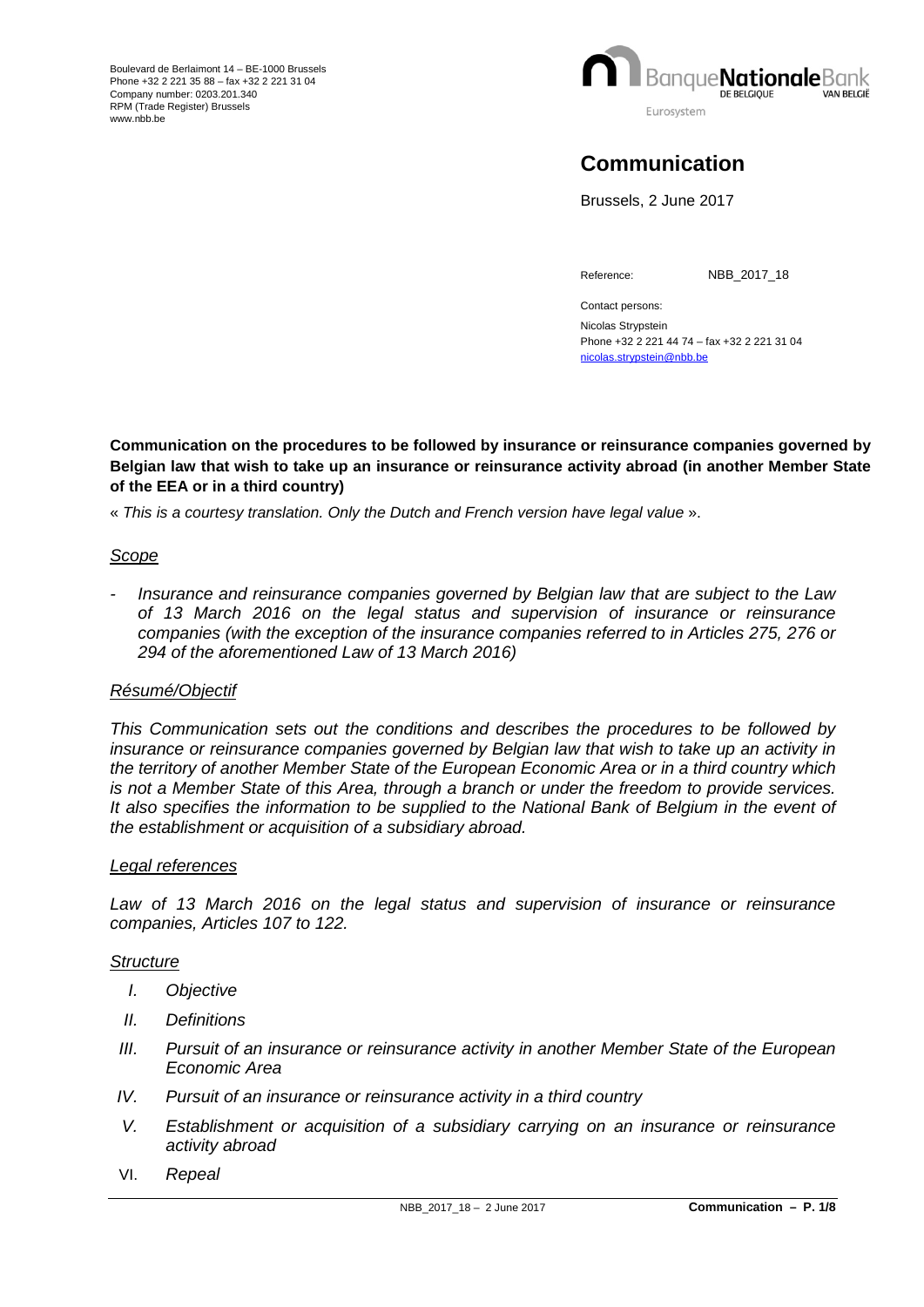Dear Sir, Dir Madam,

# **I. Objective**

This Communication aims to recall the obligations of insurance and reinsurance companies governed by Belgian law that wish to take up an activity in another Member State of the European Economic Area or in a third country, and to specify the procedures applicable in such cases. It also specifies the information to be supplied to the National Bank of Belgium (hereinafter 'the Bank') in case of establishment or acquisition of a subsidiary abroad.

# **II. Definitions**

- The Directive: Directive 2009/138/EC of the European Parliament and of the Council of 25 November 2009 on the taking-up and pursuit of the business of insurance and reinsurance (Solvency II);
- The Law: the Law of 13 March 2016 on the legal status and supervision of insurance or reinsurance companies;
- Member State: a State that is a party to the European Economic Area Agreement (Art. 15, 27°of the Law);
- Third country: a State that is not a party to the European Economic Area Agreement (Art. 15, 28°of the Law);
- Branch: an agency or branch of an insurance or reinsurance company established on the territory of a Member State other than the home Member State or on the territory of a third country (Art. 15, 33° of the Law);
- Freedom to provide services: the activity by way of which an insurance or reinsurance company covers risks situated in another Member State or in a third country, from its registered office or from a branch situated in a Member State or in a third country (Art.15, 35° of the Law);

# **III. Pursuit of an insurance or reinsurance activity in another Member State of the European Economic Area**

# **3.1. Introduction**

An insurance or reinsurance company governed by Belgian law may exercise the insurance or reinsurance activities for which it has been authorised in Belgium, in another Member State of the European Economic Area (hereinafter 'EEE') in the following two manners:

- 1) the opening of a branch, i.e. a permanent establishment, in the territory of another Member State;
- 2) freedom to provide services, i.e. the activity by way of which an insurance or reinsurance company covers risks situated in another Member State, from its registered office or from a branch situated in a Member State;

If an insurance or reinsurance company wishes to take up in the territory of another Member State an activity for which it has not been authorised in Belgium, it must apply for such authorisation at the latest at the moment of submission of the notification referred to in 1.3 or 1.4 below. In this respect, reference is made to Communication NBB\_2017\_17 on the procedures to obtain an authorisation as an insurance or reinsurance company governed by Belgian law and to obtain an extension of an authorisation, and to the authorisation memorandum.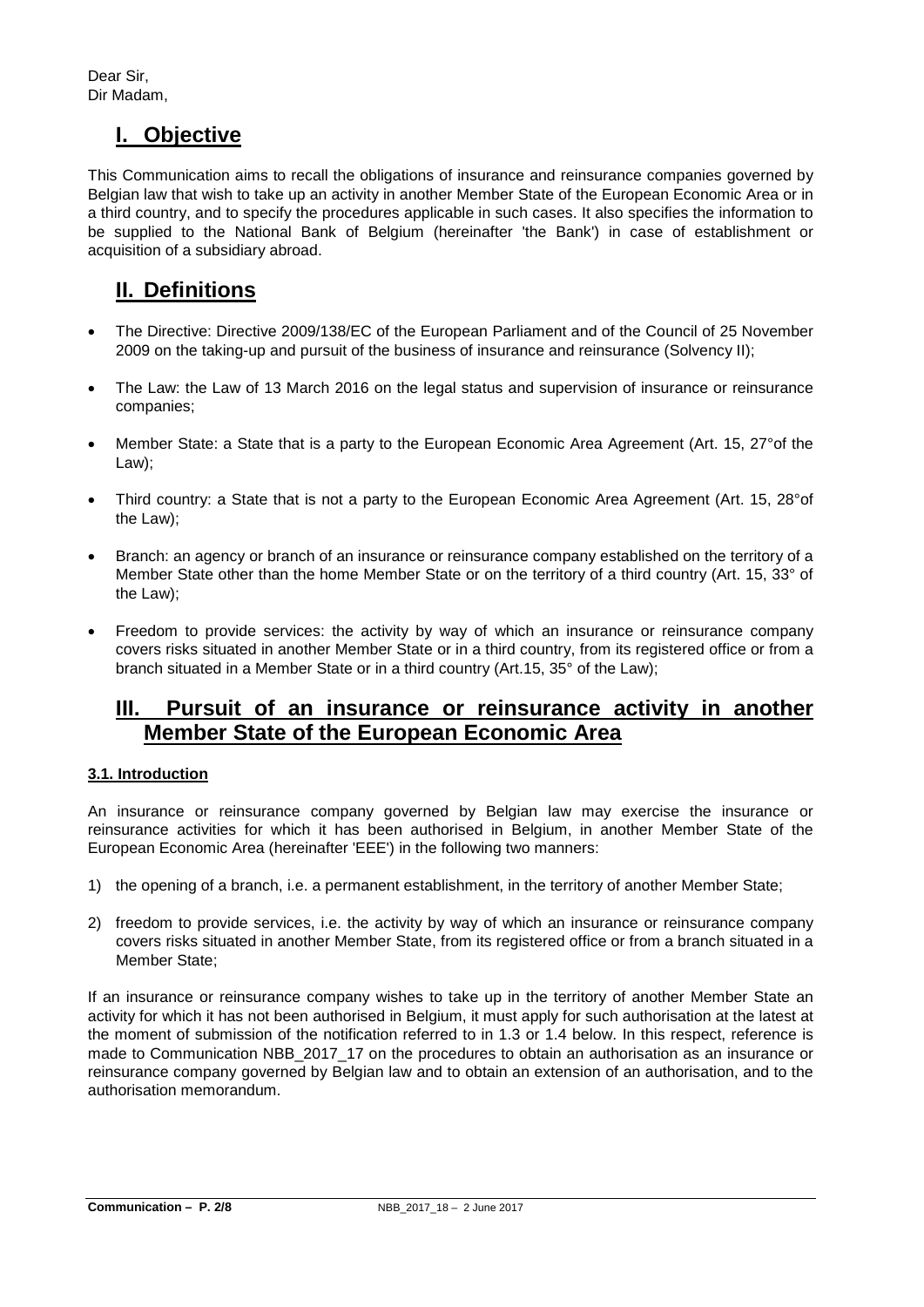## **3.2. Legal references**

The legislation applicable to the notification of the opening of a branch and the pursuit of activities under the freedom to provide services by an insurance or reinsurance company governed by Belgian law is the following:

- 1) Opening of a branch: Articles 108 to 114 and 122 of the Law; and
- 2) Freedom to provide services: Articles 115 to 122 of the Law.

## **3.3. Opening of a branch in another Member State**

## 3.3.1 Opening of a branch by an insurance company

*a) Prior notification and dossier*

An insurance company governed by Belgian law that wishes to establish a branch on the territory of another Member State, must previously notify the Bank thereof (Article 108, § 1, first paragraph of the Law).

For this purpose, it uses the form in Annex 1, which contains the information the company must provide to the Bank in support of its notification (Article 108, § 1, second paragraph), and the information concerning the authorised agent of the branch (Article 108, § 2). The review of the dossier submitted may give rise to requests for clarification or additional information from the Bank.

The completed form must be sent to the Bank in one copy, by post and electronically, and must be submitted in one of the official languages of Belgium (Dutch, French or German, depending on the company's place of business), with an English translation.

### *b) Review by the Bank*

Pursuant to Article 108, § 3 of the Law, the Bank may oppose the implementation of the plan at the latest three months after receipt of the complete dossier if the insurance company has failed to designate an authorised agent or if the proposed activity may have negative consequences for its governance system, its financial situation, or the Bank's supervision.

## *c) Transmission of the dossier to the authorities of the host Member State and general interest*

If the Bank does not oppose the implementation of the insurance company's plan, the dossier must be sent to the supervisory authority of the host Member State. The Bank must inform the insurance company of the transmission of the dossier and of the date on which the supervisory authorities of the host Member State confirmed receipt thereof (Art. 109 of the Law).

The supervisory authorities of the host Member State must communicate to the Bank the provisions of this Member State which, for reasons of general interest, must be complied with by the branch in the host Member State. The Bank must forward this information to the insurance company.

## *d) Commencement of the activity*

The insurance company may commence the proposed activity through the branch on the date on which the Bank received the list of the provisions of general interest applicable in the host Member State and at the latest once a term of two months has elapsed starting on the date on which the Bank forwarded the dossier to the supervisory authorities of the host Member State (see c) below). (Art. 111 of the Law).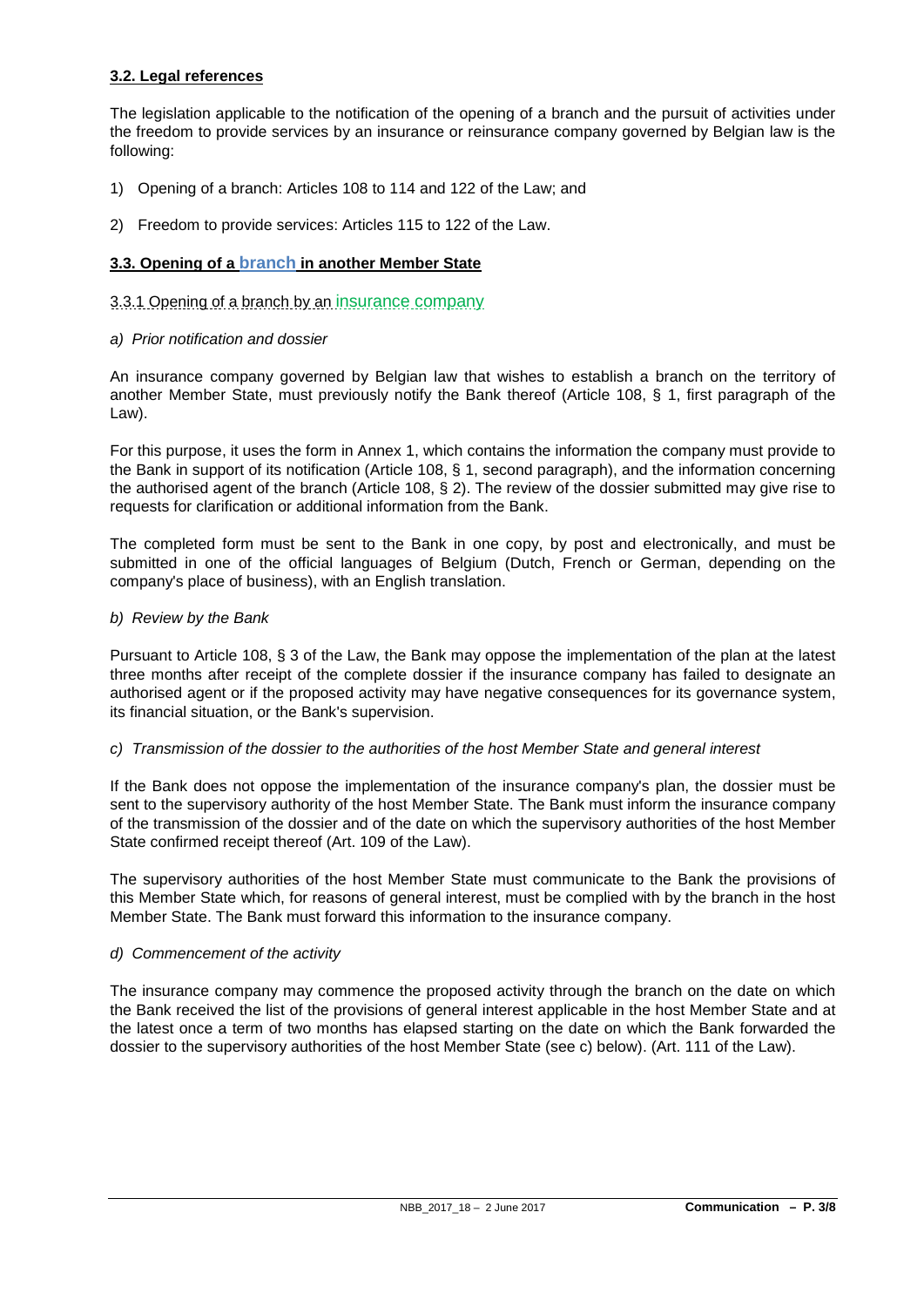# 3.3.2 Opening of a branch by a reinsurance company

### *a) Prior notification and dossier*

A reinsurance company governed by Belgian law that wishes to establish a branch on the territory of another Member State, must previously notify the Bank thereof (Article 113 of the Law).

For this purpose, it uses the form in **Annex 1**, which contains the information the company must provide to the Bank in support of its notification (Article 113 in conjunction with Art. 108, § 1, second paragraph), and the information concerning the authorised agent of the branch (Article 113 in conjunction with Art. 108, § 2). The review of the dossier may give rise to requests for clarification or additional information from the Bank.

The completed form must be sent to the Bank in one copy, by post and electronically, and must be submitted in one of the official languages of Belgium (Dutch, French or German, depending on the company's place of business), with an English translation.

### *b) Review by the Bank*

Pursuant to Article 113 in conjunction with Article 108, § 3 of the Law, the Bank may oppose the implementation of the plan at the latest three months after receipt of the complete dossier if the company has failed to designate an authorised agent or if the proposed activity may have negative consequences for its governance system, its financial situation, or the Bank's supervision.

### *c) Transmission of the dossier to the authorities of the host Member State*

Within one month of receipt of the complete dossier, the Bank must forward the dossier to the host Member State.

### *d) Commencement of the activity*

The reinsurance company may commence the proposed activity through the branch on the date on which the Bank informs it that it does not oppose the proposed plan (Art.114, 2° of the Law).

## **3.4. Pursuit of an activity under the freedom to provide services in another Member State**

## 3.4.1 Pursuit of an activity under the freedom to provide services by an insurance company

#### *a) Prior notification and dossier*

An insurance company governed by Belgian law that wishes to pursue activities under the freedom to provide services in another Member State, must previously notify the Bank thereof (Art. 115, § 1, first paragraph of the Law). [1](#page-3-0)

For this purpose, it uses the form in **Annex 2**, which contains the information the company must provide to the Bank in support of its notification (Article 115, § 1, second paragraph of the Law). The review of the dossier may give rise to requests for clarification or additional information from the Bank.

The completed form must be sent to the Bank in one copy, by post and electronically, and must be submitted in one of the official languages of Belgium (Dutch, French or German, depending on the company's place of business), with an English translation.

#### *b) Review by the Bank*

Pursuant to Article 115, § 2 of the Law, the Bank may oppose the implementation of the plan at the latest three months after receipt of the complete dossier if the proposed activity may have negative consequences for the governance system, the financial situation, or the Bank's supervision.

<span id="page-3-0"></span> $1$  It should also be noted that, if activities are performed under the freedom to provide services from a branch of the insurance company governed by Belgian law, it should be considered that, since the branches do not have legal personality, the activities performed under the freedom to provide services are performed by the company governed by Belgian law itself, and it is therefore the Bank (and not the authority of the country hosting the branch) which should be notified of this activity performed under the freedom to provide services.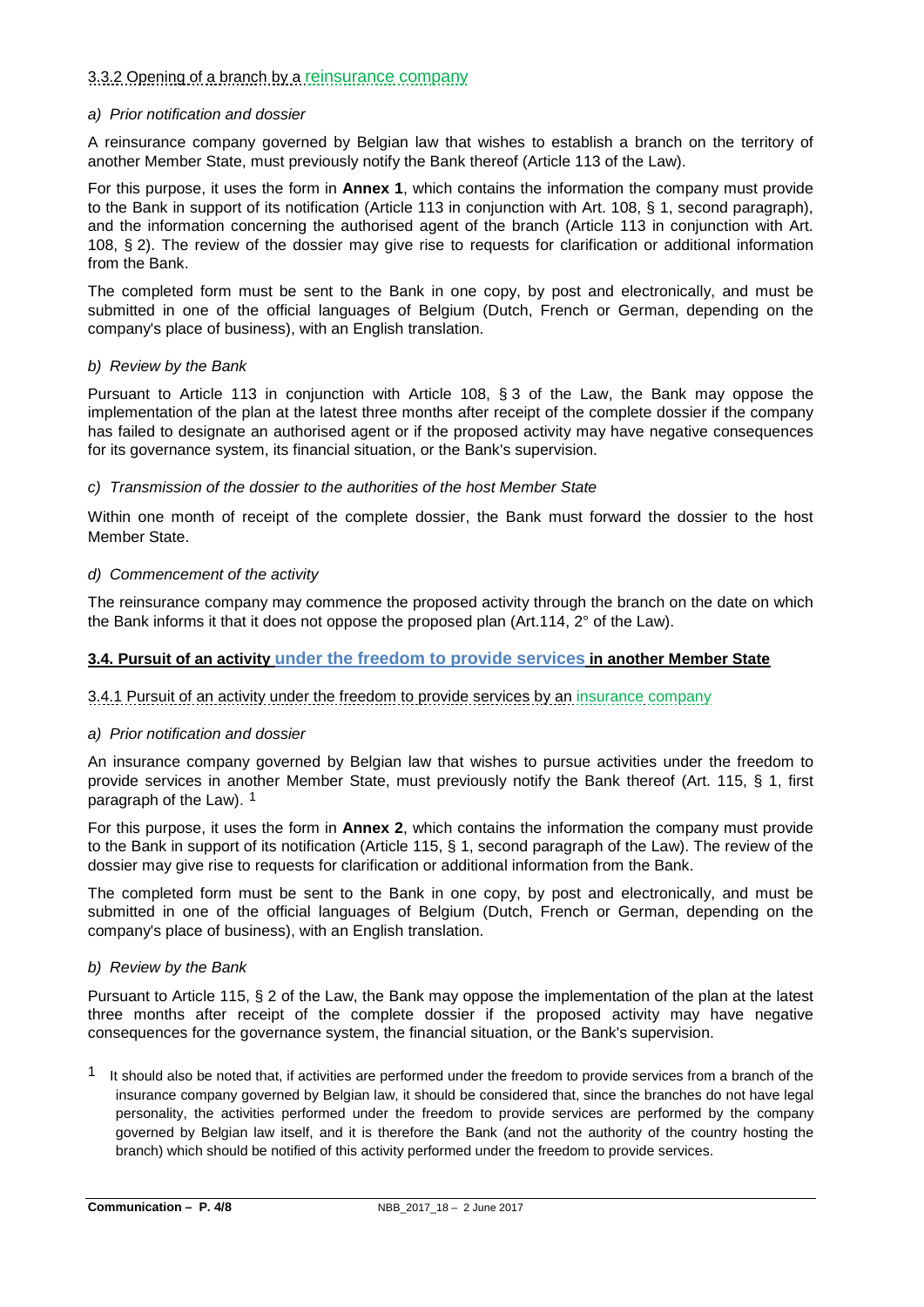## *c) Transmission of the dossier to the authorities of the host Member State and general interest*

If the Bank does not oppose the implementation of the insurance company's plan, the dossier is forwarded to the supervisory authority of the host Member State. The Bank must inform the insurance company of the transmission of the dossier and of the date on which the supervisory authorities of the host Member State have confirmed receipt thereof (Art. 116 of the Law).

The supervisory authorities of the host Member State must communicate to the Bank the provisions of that Member State which, for reasons of general interest, must be complied with in case of exercise of cross-border activities in the host country. The Bank forwards this information to the insurance company.

### *d) Commencement of the activity*

The insurance company may commence the proposed activity under the freedom to provide services on the date on which the Bank forwarded the notification dossier to the supervisory authorities of the host Member State (Art. 118, first paragraph of the Law).

### 3.4.2 Pursuit of an activity under the freedom to provide services by a reinsurance company

### *a) Prior notification and dossier*

A reinsurance company governed by Belgian law that wishes to pursue activities under the freedom to provide services in another Member State, must previously notify the Bank thereof (Art. 120 of the Law).

For this purpose, it uses the form in Annex 2, which contains the information the company must provide to the Bank in support of its notification (Article 121 in conjunction with Article 15, § 1, second paragraph of the Law). The review of the dossier may give rise to requests for clarification or additional information from the Bank.

The completed form must be sent to the Bank in one copy, by post and electronically, and must be submitted in one of the official languages of Belgium (Dutch, French or German, depending on the company's place of business), with an English translation.

## *b) Review by the Bank*

Pursuant to Article 121 in conjunction with Art. 115, § 2 of the Law, the Bank may oppose the implementation of the plan at the latest three months after receipt of the complete dossier if the proposed activity may have negative consequences for the governance system, the financial situation, or the Bank's supervision.

#### *c) Commencement of the activity*

The reinsurance company may commence the proposed activity through the branch on the date on which the Bank informs it that it does not oppose the proposed plan (Art.121, 3° of the Law).

### **3.5. Changes to information relating to the pursuit of an activity through a branch or under the freedom to provide services by an insurance or reinsurance company in another Member State**

Any proposed changes to the information provided in the initial form relating to (i) the opening of a branch by an insurance or reinsurance company or (ii) the pursuit of an activity under the freedom to provide services in a Member State by an insurance or reinsurance company, must be notified to the Bank at least one month before the change is made (Art. 112, 114, 119 and 121 of the Law).

For this purpose, the insurance or reinsurance company fills in the appropriate form in Annex 1 or 2, but only those parts of the form which contain the information which is changed.

The Bank decides on the matter according to the same procedure as that for an initial notification.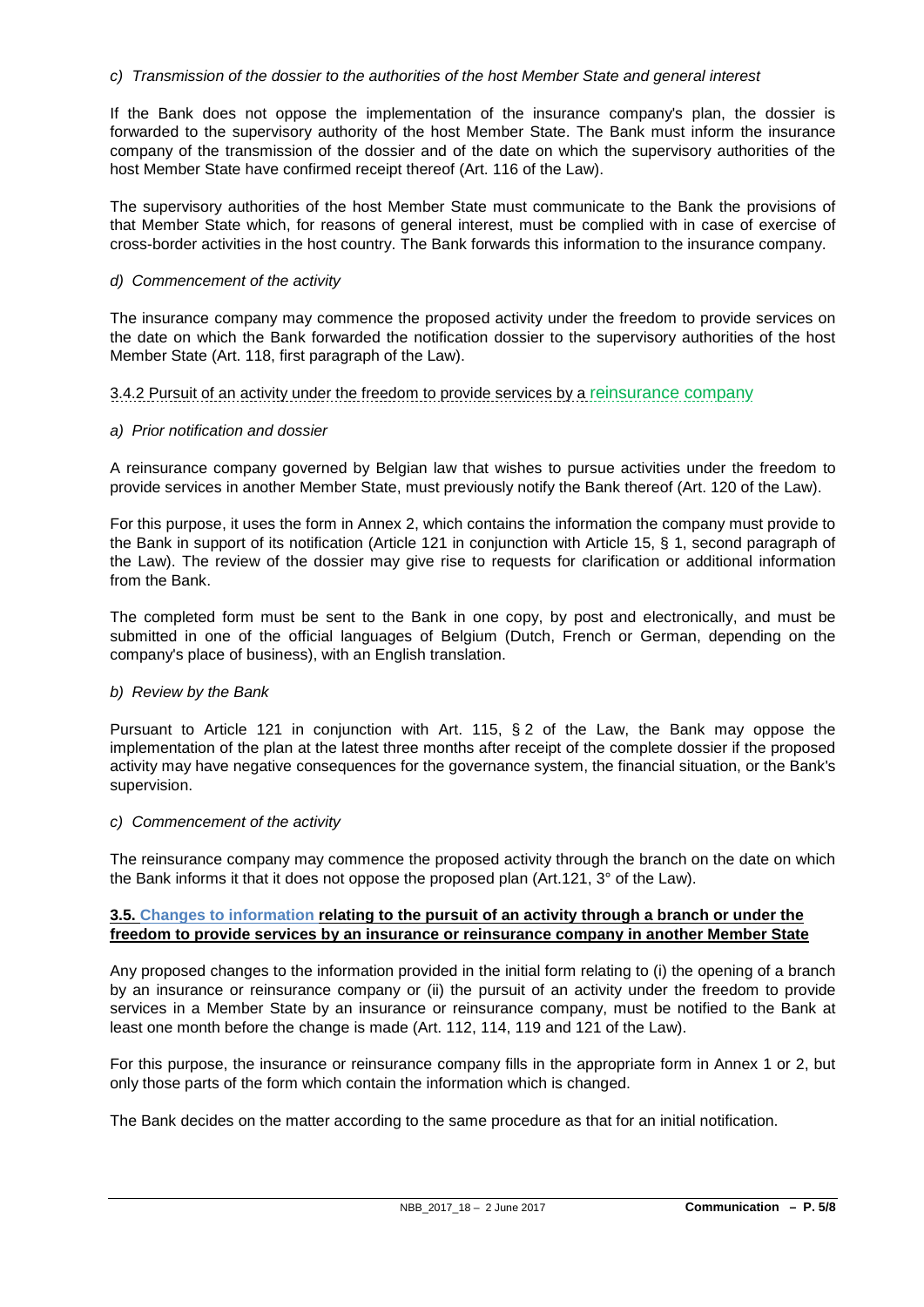In case of a change of authorised agent of the branch, the company must only provide a "fit & proper" form (see circular NBB\_2013\_02 concerning standards on expertise and professional integrity for management committee members, directors, heads of independent control functions and senior managers of financial institutions) for the nominee authorised agent.

# **IV. Pursuit of an insurance or reinsurance activity in a third country**

# **4.1. Introduction**

An insurance or reinsurance company governed by Belgian law that wishes to pursue, in a third country, an insurance or reinsurance activity for which it has been authorised in Belgium, must previously notify the Bank thereof, irrespective of whether that activity is pursued through a branch or under the freedom to provide services.

It should be noted that the conditions for the opening of a branch or the pursuit of an activity under the freedom to provide services in a third country, are determined by the legislation of that country, except in case of bilateral or multilateral agreements to which Belgium and the third country concerned are parties. Therefore, an insurance or reinsurance company wishing to pursue an activity in the territory of a third country must contact the authority of the third country to precisely identify the applicable local legislation and, where appropriate, ensure compliance with any local authorisation obligation. It is noted that the opening of a branch in a third country often implies the preparation of a dossier that is very similar to that of a full authorisation dossier.

The Bank may also consult with the authority of the third country in order to lay down rules lay down rules for the opening and the supervision of the branch as well as for the desired sharing of information (Art.110 of the Law).

This section concerns the case in which the law of the third country allows insurance or reinsurance activities to be pursued in the territory of a third country through a branch or under the freedom to provide services and does not affect the obligations that may be imposed in respect of such operations by the host country.

## **4.2. Legal references**

The following legislation applies:

- 1) Opening of a branch: Articles 108, § 5, 110, 111, second paragraph and 114 of the Law; and
- 2) Provision of services: Articles 115, § 4, 117, 119 to 121 of the Law.

## **4.3. Procedure for opening a branch in a third country and for the provision of services in a third country**

*a) Notification and dossier*

An insurance or reinsurance company governed by Belgian law that wishes to open a branch in a third country or to operate there under the freedom to provide services, must previously notify the Bank thereof.

For that purpose, the company submits a dossier containing the following elements:

- 1) the form in Annex 1 or 2, according to whether the dossier concerns the opening of a branch or the pursuit of an activity under the freedom to provide services;
- 2) detailed information on the prudential legislation and regulations applicable in the third country; and
- 3) any other information requested by the Bank.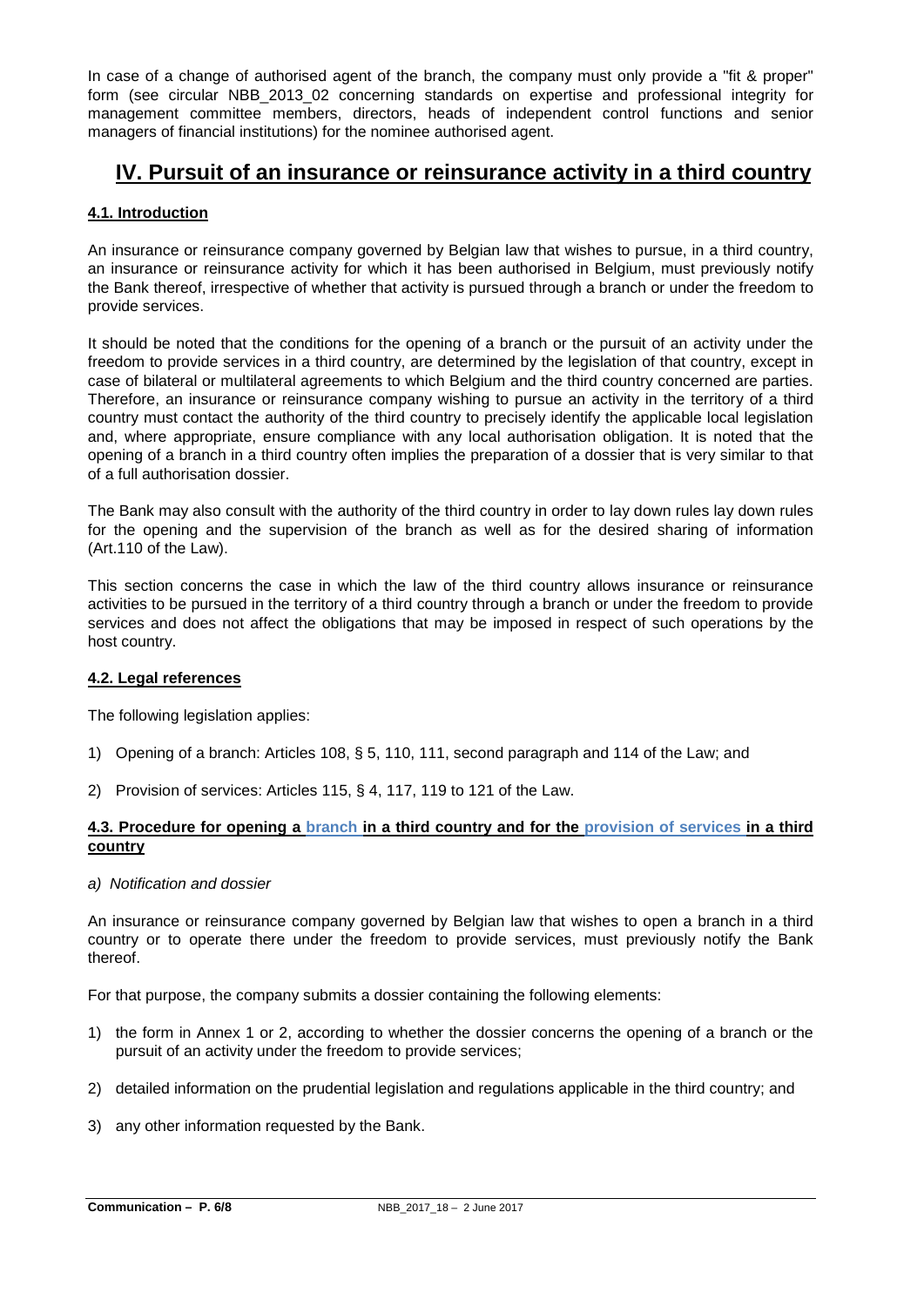This dossier must be sent to the Bank in one copy, by post and electronically, and must be submitted in one of the official languages of Belgium (Dutch, French or German, depending on the company's place of business), with an English translation.

Taking into account the fact that dossiers relating to an activity outside the EEA are generally more complex than those relating to an activity within the EEA, forms 1 and 2, as referred to above, which are intended for cross-border activities within the EEA, do not suffice.

## *b) Review by the Bank*

The Bank may oppose the plan of the insurance or reinsurance company under the same conditions as those set out in 3.3.1.b, 3.3.2.b, 3.4.1.b or 3.4.2.b of Section III.

The Bank may also oppose this plan if it has reasons to doubt compliance with the rules for taking-up of business provided for by the legislation of the third country or the possibility of exercising effective supervision of the branch established on the territory of the third country (Art.108, § 5 and 115, § 4 of the Law).

## **4.4. Changes to information relating to a branch or to the provision of services in a third country**

Any proposed changes to the information provided in the initial form relating to the opening of a branch or the provision of services in a third country, must be notified to the Bank at least one month before the change is made (Art. 112, 114, 119 and 121 of the Law).

For this purpose, the insurance company fills in the appropriate form in **Annex 1 or 2**, but only those parts of the form which contain the information which has changed. The Bank decides according to the same procedure as that for an initial notification.

# **V. Establishment or acquisition of a subsidiary pursuing insurance or reinsurance activities in another EEA Member State or in a third country**

An insurance or reinsurance company governed by Belgian law that intends to acquire, directly or indirectly, or to establish, in the EEA or in a third country, a subsidiary pursuing insurance or reinsurance activities, must contact the competent authority of the State concerned.

Pursuant to Article 107 of the Law, it must also notify the Bank in advance of its intention to establish or acquire a subsidiary.

For this purpose, it uses the form in **Annex 3**, which should contain the information the company must communicate to the Bank in support of its notification (Article 107, second paragraph of the Law). In case of establishment or acquisition of a subsidiary in a third country, this form must be accompanied by information concerning the prudential legislation and regulations applicable in the third country. Requests for clarification or additional information may also be requested by the Bank.

The completed form must be sent to the Bank in one copy, by post and electronically, and must be submitted in one of the official languages of Belgium (Dutch, French or German, depending on the company's place of business), with an English translation.

The establishment or acquisition of a subsidiary pursuing insurance or reinsurance activities in the EEA or in a third country must be the subject of a formal decision by the Bank where the decision is considered to be strategic within the meaning of Articles 15, 77° and 102 of the Law. In that case, the Bank must decide within 3 months of receipt of a complete dossier.